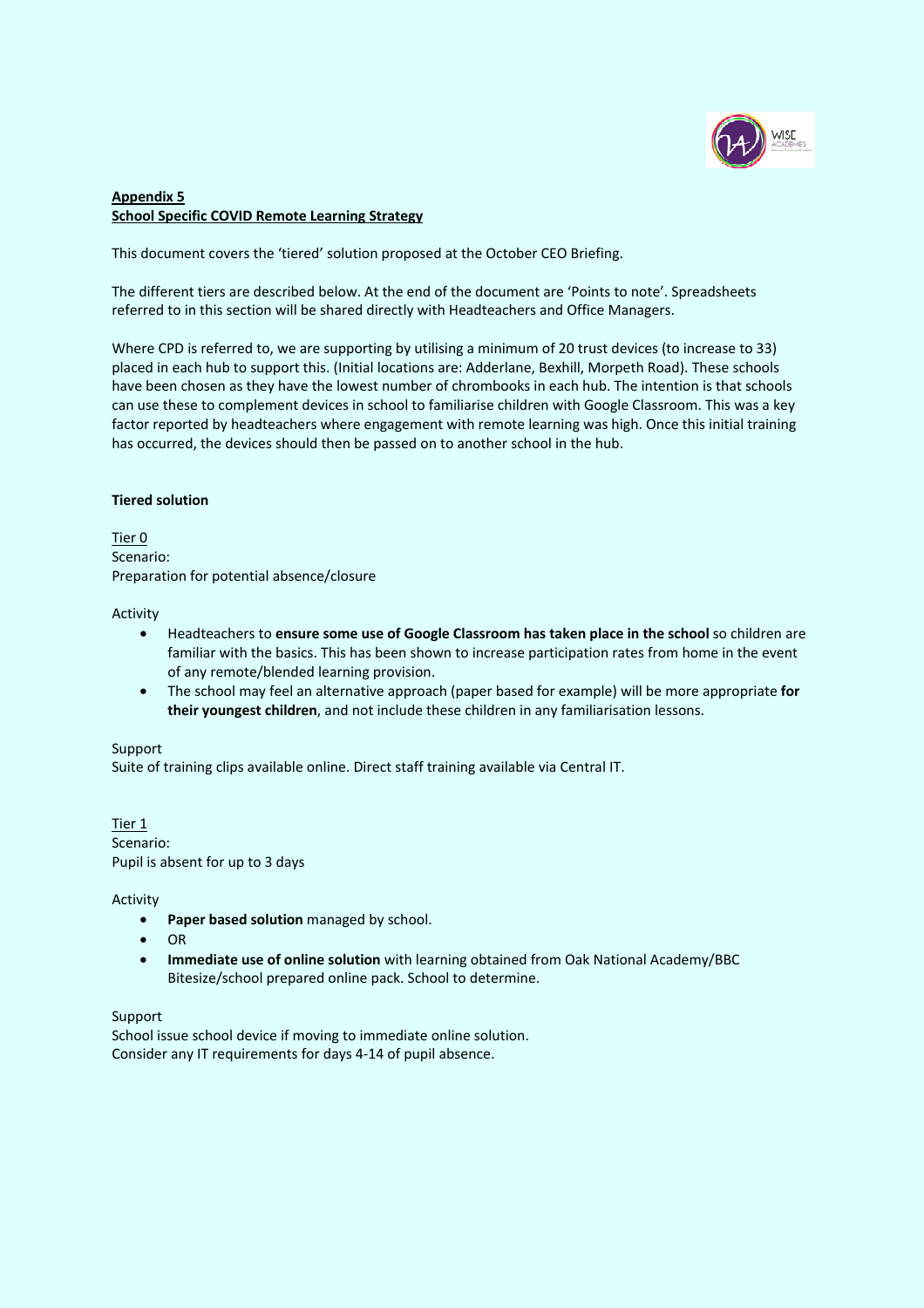# Tier 2

Scenario: Pupil is absent for full self-isolation period – up to 14 days

## Activity

- School to **issue devices as required** from questionnaire for those without a suitable device in the home. Use own chromebooks from school resource.
- **Trust spreadsheet to be completed** to monitor devices in/out.
- Any internet requirement to be **communicated to Trust** Central team via spreadsheet

# Support

School to ensure the remote learning provision is managed effectively (Google Classroom managed by adult in the school). **More likely** is the use of a school device with learning obtained from Oak National Academy/BBC Bitesize or equivalent. This is at the school's discretion.

## Tier 3

## Scenario:

Partial bubble closure for up to 14 days: this is the most difficult to manage scenario of all those described here.

### Activity

- Central IT team to be contacted. Results of parent IT questionnaire analysed. **Agreed device and internet requirements established.**
- School to **prepare number of home user agreements** to be issued.
- Required **devices to be collected** from an agreed location and signed out by Trust IT Manager.
- Expected delivery of remote learning **in line with school policy** hosted by Google Classroom.
- To include timetable, morning and afternoon registration, and differentiated core and whole class foundation subject delivery.
- Include welfare checks via Google Meet/telephone/ Class Dojo or equivalent.

### Support

Immediate (next day) training available from central IT team.

Having an understanding of/schools finding creative solutions in this difficult scenario:

- Is the class teacher sharing the resources for the lessons for children to work through independently? Will the teacher upload the resources the night before. Can two-form entry schools take advantage where there is one bubble and divide staff between the in-house teaching and the blended learning pupils?
- Is there a TA who can run any registration and end of morning/afternoon online meet?
- Worst-case scenario: Oak National and White Rose Maths provision to be signposted/hyperlinked where the above is not possible.

## Tier 4 Scenario: Full bubble closure for up to 14 days

# Activity

- Central IT team to be contacted.
- Results of parent IT questionnaire analysed. **Agreed device and internet requirements established.**
- School to prepare number of home user agreements to be issued.
- Required devices to be collected from an agreed location and signed out by Trust IT Manager.
- Expected delivery of remote learning **in line with school policy** hosted by Google Classroom.